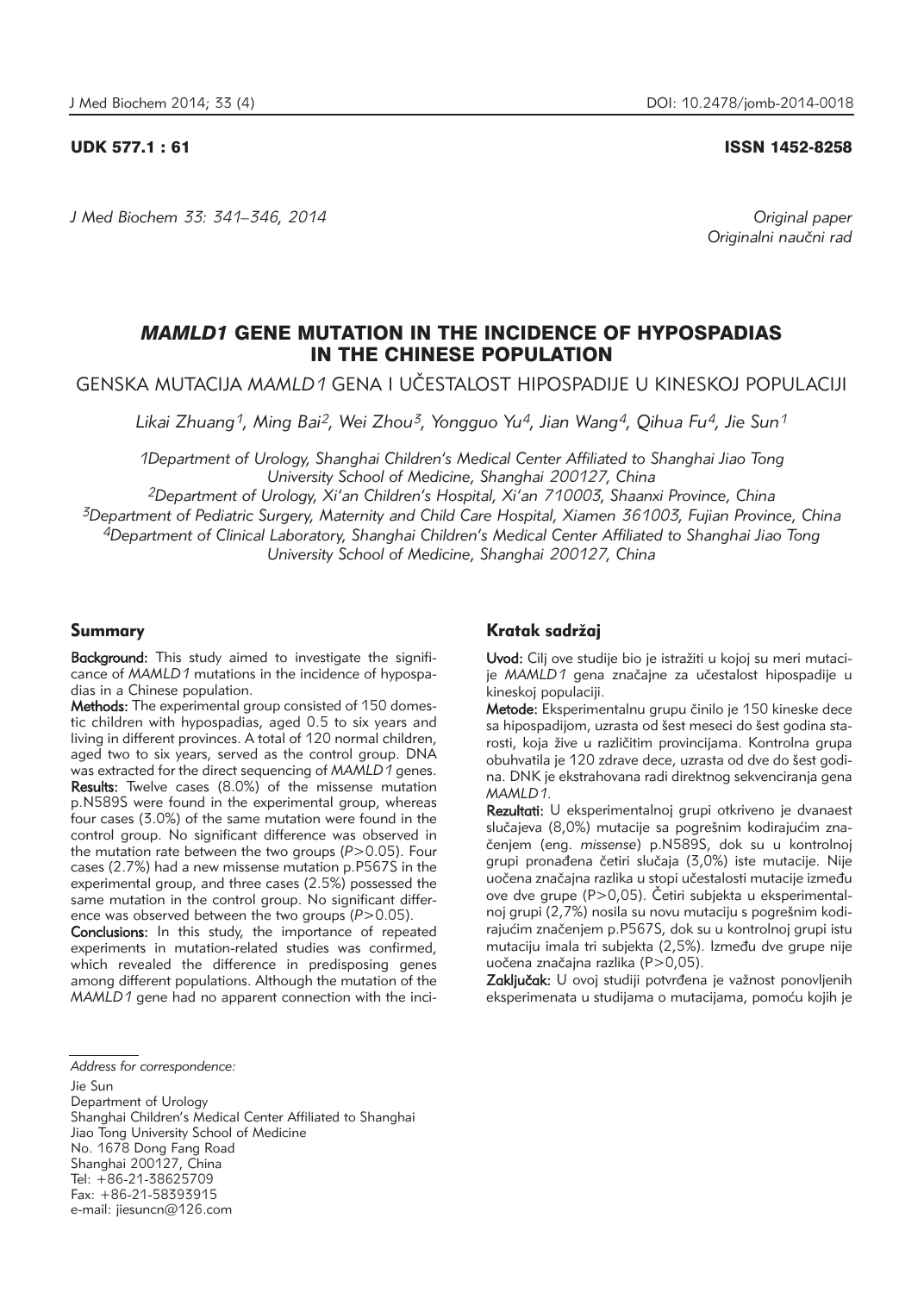dence of hypospadias in a Chinese population, a new mutation site of the *MAMLD1* gene was discovered, which could provide new research topics for future studies.

**Keywords:** Chinese population, genetics, hypospadias, *MAMLD1* gene, polymorphism

# Introduction

Hypospadias is one of the most common congenital malformations among children, and is considered as a mild form of 46,XY disorder of sex differentiation. In 2008, hypospadias affected approximately 0.4% (290/611,730) of living births in China (1). Gene mutations and environmental factors are involved in the occurrence of hypospadias, but the linkages and functions between these two elements remain unknown (2). As of this writing, the exact cause of hypospadias was determined in only 20% of the cases, which were mainly severe hypospadias (3).

The mastermind-like domain-containing 1 gene (*MAMLD1*, formerly CXorf6) is a novel candidate gene for hypospadias. It was discovered while identifying the responsible gene (*MTM1*) for myotubular myopathy (4–7), which maps to proximal Xq28. Individuals with microdeletions of *MTM1* extending to the CXorf6 locus exhibit myopathy and external genital malformations.

A study recently reported that the *MAMLD1* gene mutation was related to the occurrence of hypospadias in a Caucasian population (8, 9). To verify its mutation significance in a Chinese population, direct sequencing of polymerase chain reaction (PCR) products was performed in 150 sporadic cases of hypospadias for exploring the diagnostic values of *MAMLD1* gene mutation and its relationship with the incidence of hypospadias.

## Materials and Methods

## *Subjects*

From July 2010 to June 2011, 150 cases of hypospadias, aged 0.5 to six years, underwent surgical treatment. These patients were labelled as the experimental group. Hypospadias is classified based on the anatomical location of the proximally displaced urethral orifice, and the specific sub-types are shown in *Table I*. Simultaneously, 120 healthy patients, aged two to six years, underwent circumcision and were confirmed with normal urethral opening. They were labelled as the control group. Peripheral venous blood was collected from both groups for DNA extraction and sequencing.

otkrivena razlika u predisponirajućim genima između različitih populacija. Iako nije postojala očigledna veza između mutacije gena MAMLD1 i učestalosti hipospadije u kineskoj populaciji, otkriveno je novo mesto mutacije na genu *MAMLD1*, što može biti tema za buduće istraživačke studije.

Kliučne reči: kineska populacija, genetika, hipospadija, gen *MAMLD1*, polimorfizam

Data on the experimental and control groups were obtained from Shanghai Children's Medical Centre, Children's Hospital of Xi'an and Xiamen Maternity and Child Care Hospital. This study was conducted in accordance with the Declaration of Helsinki, and approved by the Ethics Committee of Shanghai Children's Medical Centre affiliated with Shanghai Jiao Tong University School of Medicine. Written informed consent was obtained from all participants.

All patients were tested with quantitative fluorescent PCR (10). The results confirm that all the 150 hypospadias cases were of single X chromosome homotopic locus.

## *DNA extraction*

DNA was collected from peripheral venous blood, which was extracted using a QIAamp DNA Mini Kit (Qiagen, Hilden, Germany). DNA concentrations were measured using a UV photometer (Eppendorf, Hilden, Germany).

#### *Mutational analysis*

Based on the  $25 \mu L$  reaction system, the following substances were added to the centrifuge tube: 2.5  $\mu$ L of 10  $\times$  Buffer, 4  $\mu$ L of dNTP, 0.25  $\mu$ L of Taq enzyme,  $1 \mu L$  each of forward and reverse primers and  $1 \mu$ L of cDNA. Water was then added to reach a total volume of  $25 \mu L$ . PCR amplification was performed on a 96-well GeneAmp 2700 PCR instrument (Perkin Elmer Co., Ltd., San Francisco, CA, USA). The PCR conditions were as follows: 95 °C for 3 min; 40

Table I Clinical data of 150 patients with hypospadias.

| Clinical               |        |       | Coronary   Scapus   Penoscrotal   Scrotum   Perineum |      |      |
|------------------------|--------|-------|------------------------------------------------------|------|------|
| type of                | sulcus | penis | junction                                             | type | type |
| hypospa-<br>dias       | type   | type  | type                                                 |      |      |
| Cases<br>number<br>(n) | 21     | 84    | 20                                                   | 14   | 11   |
| Ratio<br>$(\%)$        | 14.0%  | 56.0% | 13.3%                                                | 9.3% | 7.3% |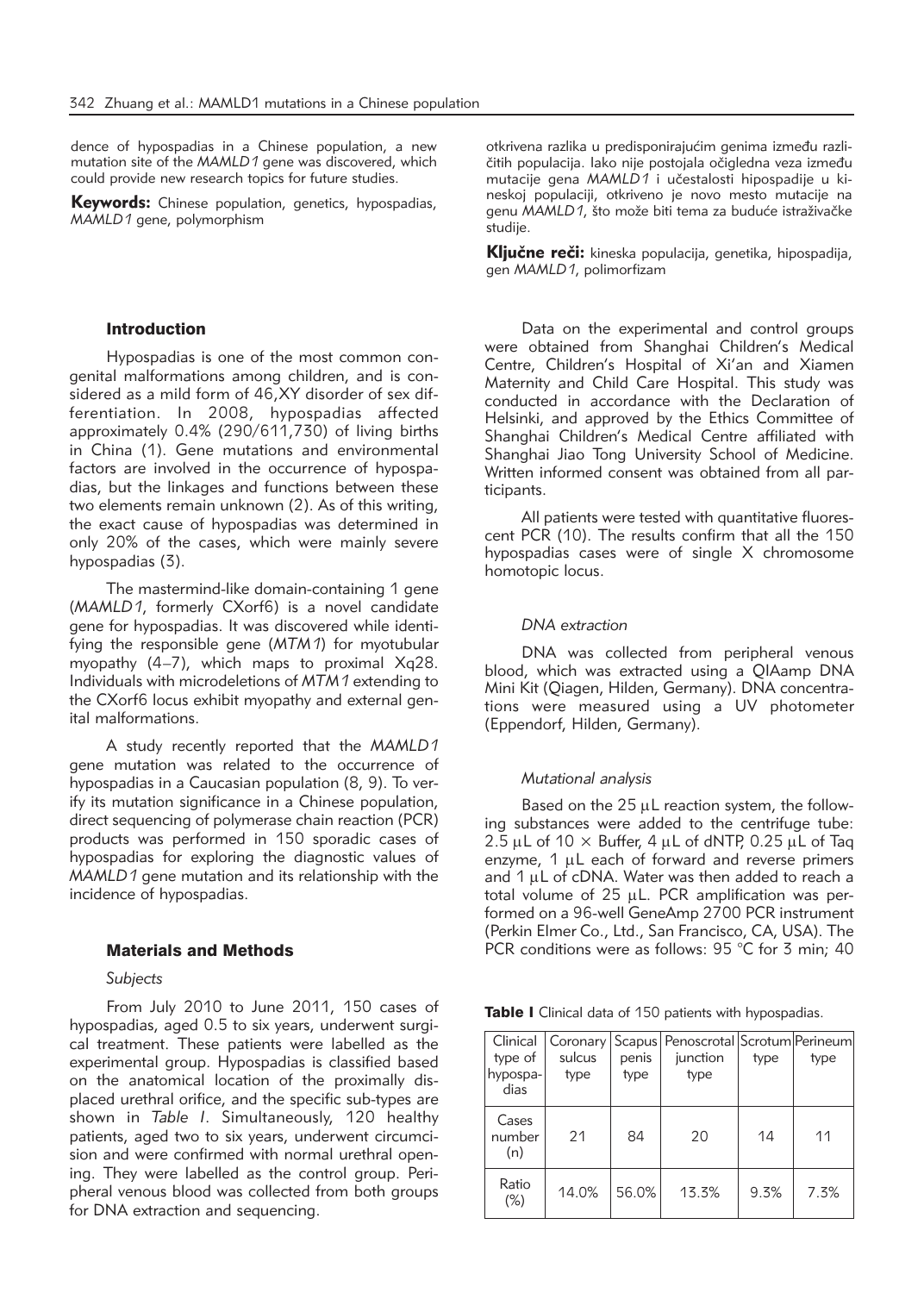cycles of unlinking at 95 °C for 30 s, annealing at 60 °C for 30 s and extension at 72 °C for 30 s; and a final extension at 72 °C for 7 min. The products were preserved at 4  $^{\circ}$ C. The primers are indicated in *Table II.*

The RT–PCR product  $(3 \mu L)$  underwent 1% agarose gel electrophoresis (95 eV to 100 eV for 20 min). An ImageQuant 100 imaging system was utilised for imaging, and the results were observed under UV. Gel scanning analysis was used for density scanning, and the results were analysed to calculate

| Exons  |                                                            | Forward primer (5'-3') Reverse primer (3'-5') |
|--------|------------------------------------------------------------|-----------------------------------------------|
| Exon 1 | ctcacaaaaatgcccctcat                                       | tgggaggctatatggaacctt                         |
| Exon 2 | tgctagtctcctgcactcca                                       | tggctaacaagcccaaaatc                          |
|        | Exon 3 part 1   tcatgcacatttcctgttca                       | ctcttggactgtgccattga                          |
|        | Exon 3 part 2   ttagatcatccccaggcaac                       | aggcagagcagacatcaggt                          |
|        | Exon $\frac{1}{3}$ part $\frac{1}{3}$ ccctcagagctccattcttg | tagcctggatttaccctcca                          |
| Exon 4 | cttgacaccagggagttggt                                       | atgatttgcatgaccccaat                          |
| Exon 5 | ccaaagcagttggtgggtat                                       | tgggtggacagagctttacc                          |
| Exon 6 | gtggaattttgctcgagagg                                       | ggggacccctgctatctatc                          |

Table III Genotype and clinical phenotype of the patients.

the OD values of specifically amplified bands. The relative OD values of *MAMLD1* were calculated using a 2000 DNA Marker, and an agarose gel DNA extraction kit (Qiagen, Hilden, Germany) was used for purification.

An ABI PRISM 3700 DNA automatic sequencer (Perkin Elmer Co., Ltd., San Francisco, CA, USA) was used for sequencing, and the dideoxy end-point termination method was adopted for the sequence analysis of PCR products. The sequencing results were analysed using Phred/Phrap software to identify the mutation sites. The discovered mutation sites were verified for reliability and repeatability using repeated processes.

## *Statistical analysis*

SPSS12.0 software was used for data analysis. Ratios were compared using chi-square test. A value of *P*>0.05 was considered statistically significant.

# **Results**

Two missense mutations, namely, c.1766A> G and c.1699C> T were identified among the 150 patients (*Table III*). c.1766A> G changed the 589<sup>th</sup> amino acid from aspartate to serine (p.N589S). This mutation was already reported by Chen (8) and Fukami et al. (11). Twelve cases of c.1766A> G were found in the experimental group, whereas four cases

| Case No | Nucleotide change | Amino acid change | Exon | Hypospadias type          |
|---------|-------------------|-------------------|------|---------------------------|
| 10      | c.1766A > G       | p.N589S           | 4    | scapus penis type         |
| 27      | c.1766A $>$ G     | p.N589S           | 4    | coronary sulcus type      |
| 40      | c.1766A>G         | p.N589S           | 4    | scapus penis type         |
| 63      | c.1766A > G       | p.N589S           | 4    | scapus penis type         |
| 75      | c.1766A > G       | p.N589S           | 4    | scrotum type              |
| 88      | c.1766A > G       | p.N589S           | 4    | scapus penis type         |
| 104     | c.1766A > G       | p.N589S           | 4    | scapus penis type         |
| 117     | c.1766A > G       | p.N589S           | 4    | scapus penis type         |
| 124     | c.1766A $>$ G     | p.N589S           | 4    | scapus penis type         |
| 127     | c.1766A > G       | p.N589S           | 4    | penoscrotal junction type |
| 135     | c.1766A > G       | p.N589S           | 4    | penoscrotal junction type |
| 140     | c.1766A > G       | p.N589S           | 4    | coronary sulcus type      |
| 6       | c.1699C > T       | p.P567S           | 3    | scapus penis type         |
| 81      | c.1699C > T       | p.P567S           | 3    | scrotum type              |
| 126     | c.1699C > T       | p.P567S           | 3    | scapus penis type         |
| 131     | c.1699C > T       | p.P567S           | 3    | perineum type             |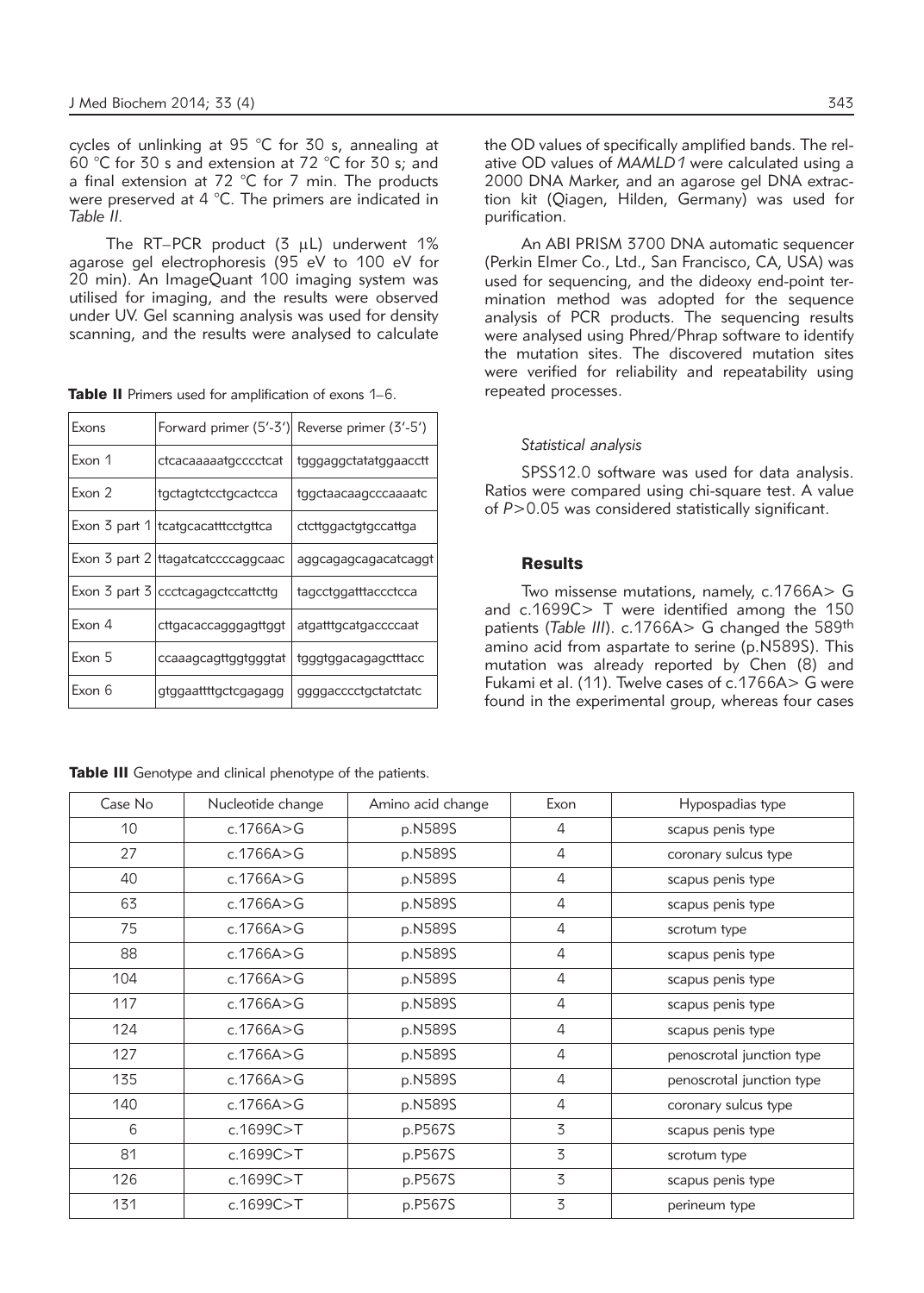| Polymorphisms | Allele     |            | Experimental group |       | Control group |       | D           |
|---------------|------------|------------|--------------------|-------|---------------|-------|-------------|
|               | Nucleotide | Amino acid | Cases              | Ratio | Cases         | Ratio |             |
| p.N589S       | $\forall$  | N          | 138                | 0.92  | 116           | 0.97  | 0.06 > 0.05 |
|               | G          |            | 12                 | 0.08  | 4             | 0.03  |             |
| p.P567S       |            | D          | 146                | 0.98  | 117           | 0.99  | 0.3 > 0.05  |
|               |            |            | 4                  | 0.02  |               | 0.01  |             |

Table IV Statistical analysis of mutation rates of p.N589S and p.P567S.

Table V Statistical analysis of genotyping data of polymorphisms p.N589S and p.P567S in proximal type and control group.

| Polymorphisms | Proximal<br>type cases | Control<br>group cases |             |
|---------------|------------------------|------------------------|-------------|
| p.N589S       | 42                     | 116                    | 0.20 > 0.05 |
|               |                        |                        |             |
| p.P567S       | 43                     | 117                    | 0.32 > 0.05 |
|               |                        |                        |             |

Table VI Statistical analysis of genotyping data of polymorphisms p.N589S and p.P567S in distal type and control group.

| Polymorphisms | Distal<br>type cases | Control<br>group cases |             |
|---------------|----------------------|------------------------|-------------|
| p.N589S       | 96                   | 116                    | 0.06 > 0.05 |
|               |                      |                        |             |
| p.P567S       | 103                  | 117                    | 0.33 > 0.05 |
|               |                      |                        |             |

Table VII Statistical analysis of genotyping data of polymorphisms p.P567S in the experimental group and the 1000 Genomes Project data.

| Polymorphisms |     | Experimental   1000 Genomes  <br>group cases   Project cases |                      |
|---------------|-----|--------------------------------------------------------------|----------------------|
| p.P567S       | 146 | 283                                                          | $ 0.14\rangle 0.05 $ |
|               |     |                                                              |                      |

were found in the control group. c.1699C > T was a newly discovered missense mutation with no relevant reports. Four and three cases of c.1699C> T were found in the experimental and control groups, respectively. This mutation changed the 567<sup>th</sup> amino acid from proline to serine (p.P567S).

Taqman genotyping was used to perform a controlled study on the single nucleotide polymorphism (SNP) of p.N589S and p.P567S. The results show no statistical significance (*P*>0.05) (*Table IV*).

In the experimental group, hypospadias was further categorised into two sub-groups, namely, distal and proximal hypospadias. Coronary sulcus type, scapus penis type and radix penis type were defined as distal hypospadias, whereas penoscrotal junction type, scrotum type and perineum type were defined as proximal hypospadias. The mutation rates of the two sub-groups were compared with those of the control group, and the results did not show any statistically significant differences (*Tables V* and *VI*).

According to the detection report on Asian populations from the 1000 Genomes browser (browser.1000genomes.org), three cases of SNP mutations were noted among 286 normal people. These results show that the differences between the *MAMLD1* mutation in the experimental and control groups were not statistically significant (*Table VII*).

## Discussion

*MAMLD1* gene mutations have been reported in previous studies. Fukami et al. (11) reported three non-synonymous mutations (E124X, Q197X and R653X) in the four non-family cases of hypospadias associated with small penis and scrotum division. Kalfa et al. (9) found a missense mutation p.531ins3Q and a deletion mutation 325delG in proximal hypospadias, and reported polymorphisms of p.P286S, p.N589S and p.P286S + p.N589S in subsequent experiments. Thus, the mutations were considered to be associated with the occurrence of hypospadias, and the protein encoded by this mutation did not inhibit the transcriptional activity of Hes3 gene. Chen et al. (8) have recently reported a nonsynonymous mutation Q529K, a synonymous mutation p.D686D and a haplotype p.P286S + p.N589S. However, the current research results show that the aforementioned single polymorphic locus, which was considered as the gene responsible for hypospadias, was insufficient in causing the occurrence of hypospadias. Functional studies on E124X and Q197X showed that they could reduce Hes3 transcriptional activation, whereas p.P286S, p.N589S and the haplotype  $p.P286S + p.N589S$  wild-type *MAMLD1* gene all had high expression of transcriptional activation of the Hes promoter. Although *in*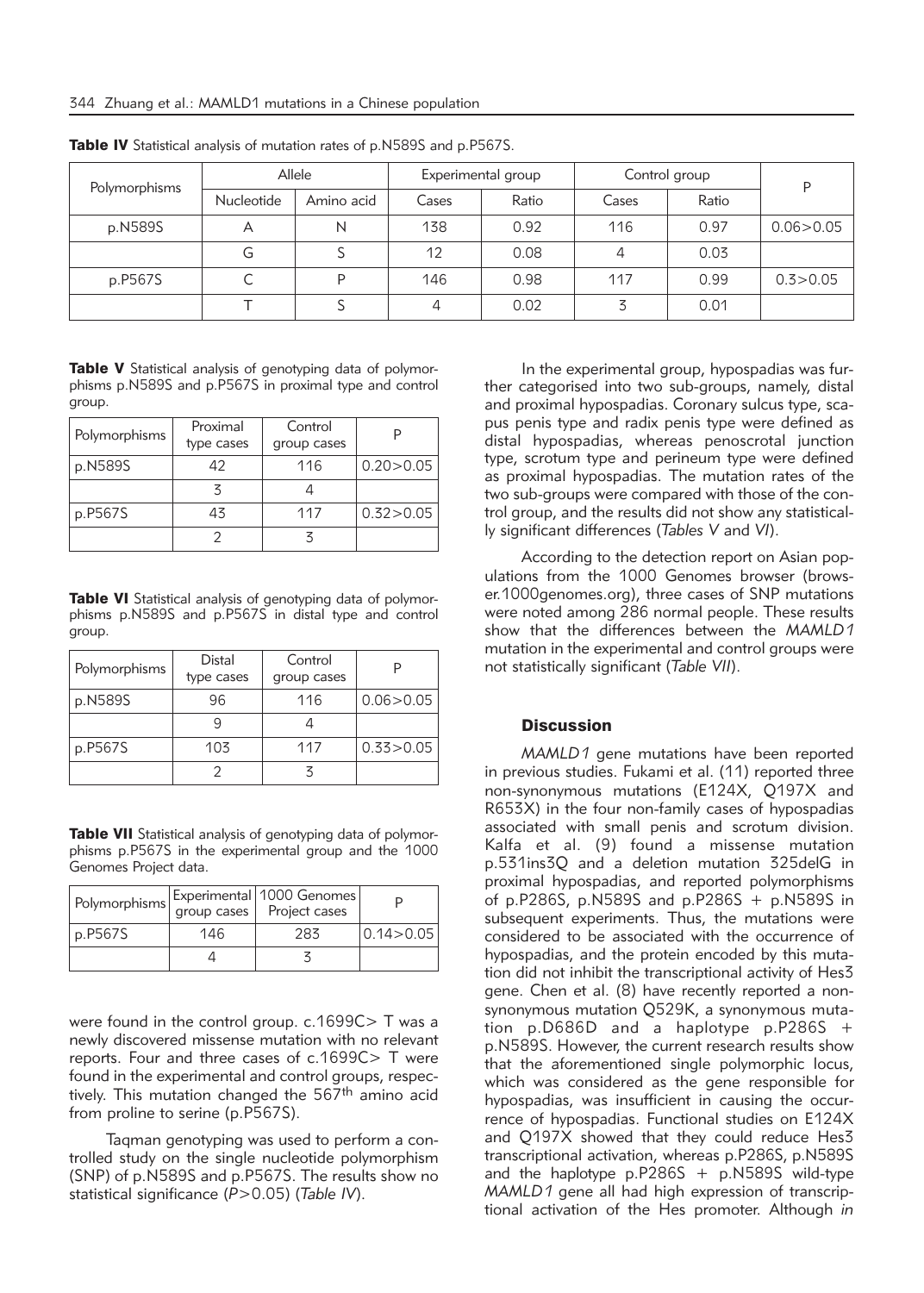

**Figure 1** Locations of the genetic variants found in the MAMLD1 gene.

The boxes represented the exons, and the exon numbers were indicated in turn; the black boxes represented the protein-coding regions, and grey boxes denoted the untranslated regions.

*vitro* experiments showed that *MAMLD1* has transcription functions, whether the mutations may also affect the *in vivo* synthesis of testosterone cannot be proven (12–15). Thus, these reported mutations lacked reproducible results and multicentre validation, and were based on single-centre studies. The samples were more concentrated in the Caucasian population because a large sample study in a Chinese population was unavailable. This experiment aimed to study *MAMLD1* gene mutations in a Chinese population, and determine its diagnostic values in hypospadias.

The majority of the associations reported in genetic studies cannot be replicated across subsequent studies (16, 17). This study had the largest sample population for the investigation of hypospadias cases and controls for associated SNPs in a Caucasian population. We were unable to replicate the results of three earlier studies on Caucasian populations and two earlier studies on non-Caucasian populations. Previous findings could not be generalised to a Chinese population in our study. Large Chinese sample sizes for *MAMLD1* in Chinese populations are currently absent (18), and the frequency of *MAMLD1* mutations in a larger sample from a Chinese population should be investigated.

The results reveal two mutations, which were located in the *MAMLD1* coding region. Mutation p.P567S, a newly discovered mutation, was located in the third exon (*Figure 1*). Three cases in the control group and four cases in the experimental group (i.e., two cases of proximal scapus penis type, one case of penoscrotal junction type and one case of perineum type) were isolated. Statistical analysis of the SNPs between the experimental and control groups showed no statistical significance in the mutation rate (*P*>0.05). Compared with the SNP locus of an Asian population in the 1000 Genomes Project (3/286,

1%), the mutation p.P567S was considered benign and acceptable. Therefore, the SNP locus did not affect the occurrence of hypospadias.

SNP locus is located in the fourth exon of p.N589S. Chen et al. (8) showed a weak link between p.N589S and hypospadias. Kalfa showed a higher incidence of p.N589S in a large sample experiment among Caucasians, but this rate was not statistically significant (9). In the present study, statistical analyses on SNP showed that the p.N589S mutation rate was not statistically different from that of hypospadias among a Chinese population (*P*>0.05). When the mutation rates of the distal and proximal sub-groups were compared with those of the control group, no significant differences were also found ( $P > 0.05$ ). These results differed from those of other studies (10) possibly because of the following reasons:

- 1) Sampling population: The samples in this study were Chinese people, whereas Chen et al. (8) focused on a North Caucasus Swedish population. Population differences possibly led to different results.
- 2) Individual gene susceptibility: Hypospadias is a polygenic disease. The specific susceptibility genes possibly did not have key functions in the different genetic background populations. The experimental results still need further confirmation from a multicentre trial.

#### **Conclusion**

In this study, the importance of repeated mutant correlation experiments was proven. The results may determine the differences in susceptible genes among different populations. The experimental results did not reveal obvious associations between the incidence of hypospadias in a Chinese population and the *MAMLD1* gene mutation. p.P567S was discov-